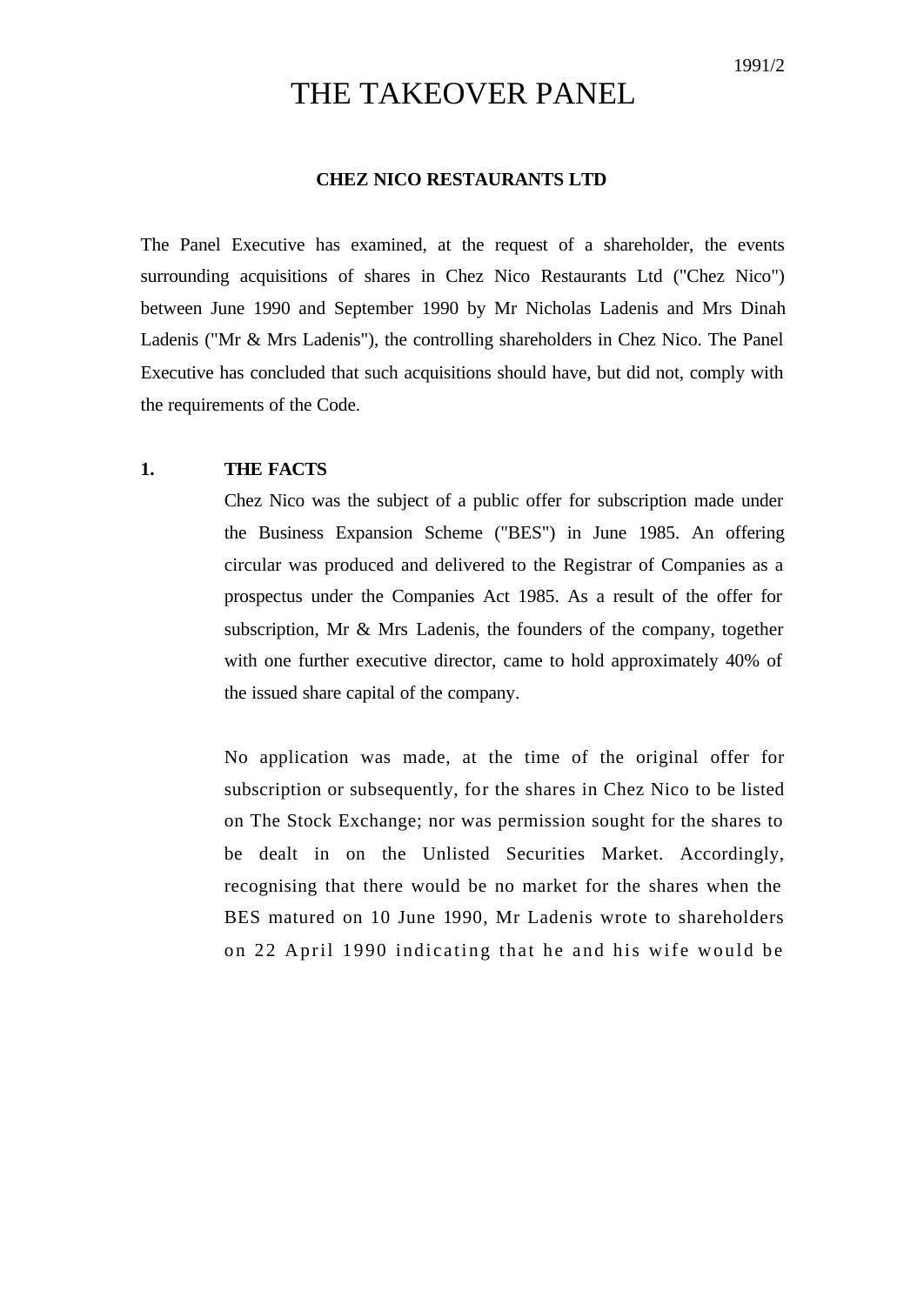interested in acquiring further shares in the company and inviting shareholders to write to them if they were interested in selling. Mr Ladenis received a favourable response to his letter and, as a consequence, wrote subsequently to shareholders on 15 June 1990 inviting shareholders to sell their shares to him and his wife at a price of 40p per share. There was subsequent correspondence between Mr Ladenis and certain of the shareholders who had either not replied to Mr Ladenis' letter or who had raised particular enquiries.

No offer document complying with the requirements of the Code was sent to shareholders in Chez Nico; nor were the timetable or other requirements of the Code complied with.

As a result of these acquisitions, Mr & Mrs Ladenis came to hold over 90% of the issued share capital in Chez Nico and commenced, on 14 September 1990, compulsory acquisition procedures under Section 429 of the Companies Act 1985. It is disputed that the requirements of Section 429 of the Companies Act 1985 have been satisfied and, in that regard, application has been made to the Court under Section 430C of the Companies Act 1985. This matter is still before the Court.

At the time of the original offer for subscription, Chez Nico was a public limited company. On 1 October 1990, pursuant to a special resolution passed at an Extraordinary General Meeting of the company held on 14 July 1990, Chez Nico was re-registered under the Companies Act 1985 as a private limited company.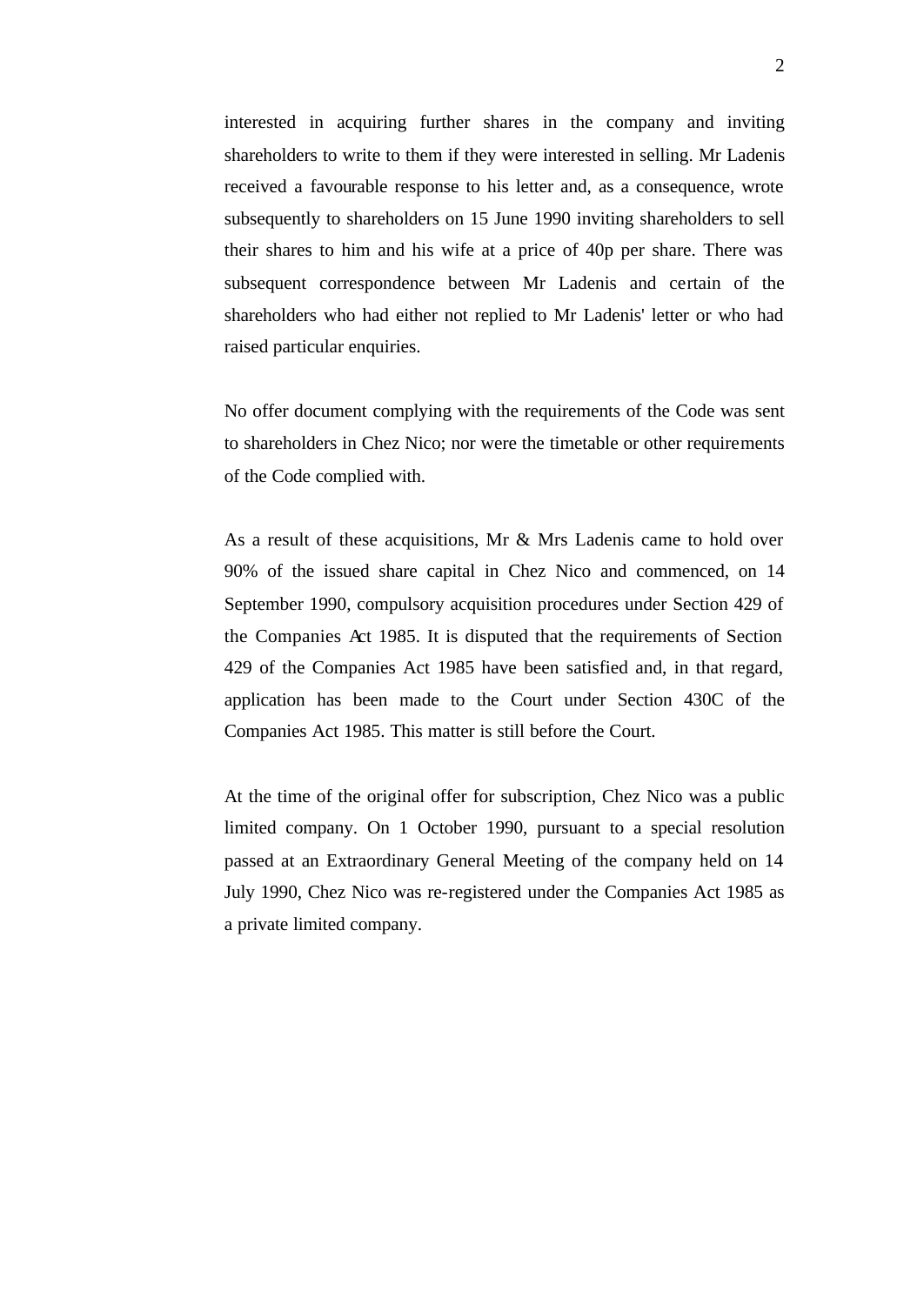#### **2. THE SCOPE OF THE CODE**

Paragraph 4 of the Introduction to the Code provides as follows:

"The Code applies to offers for all listed and unlisted public companies (and, where appropriate, statutory and chartered companies) considered by the Panel to be resident in the United Kingdom, the Channel Islands or the Isle of Man. It also applies to offers for private companies considered to be so resident but only when:-

 $(i)$ ...

 $(ii)$ ...

(iii)...

(iv) they have filed a prospectus for the issue of equity share capital at the Companies' Registry at any time during the 10 years prior to the relevant date.

In each case, the relevant date is the date on which an announcement is made of a proposed or possible offer for the company or the date on which some other event occurs in relation to the company which has significance under the Code."

At the relevant date, Chez Nico was a public limited company resident in the United Kingdom. Therefore, it was a company to which the Code applied. It is also to be noted that, even if Chez Nico had been reregistered as a private limited company prior to the approaches to shareholders by Mr Ladenis, it would still have been a company to which the Code applied by virtue of its having filed a prospectus during the previous 10 years.